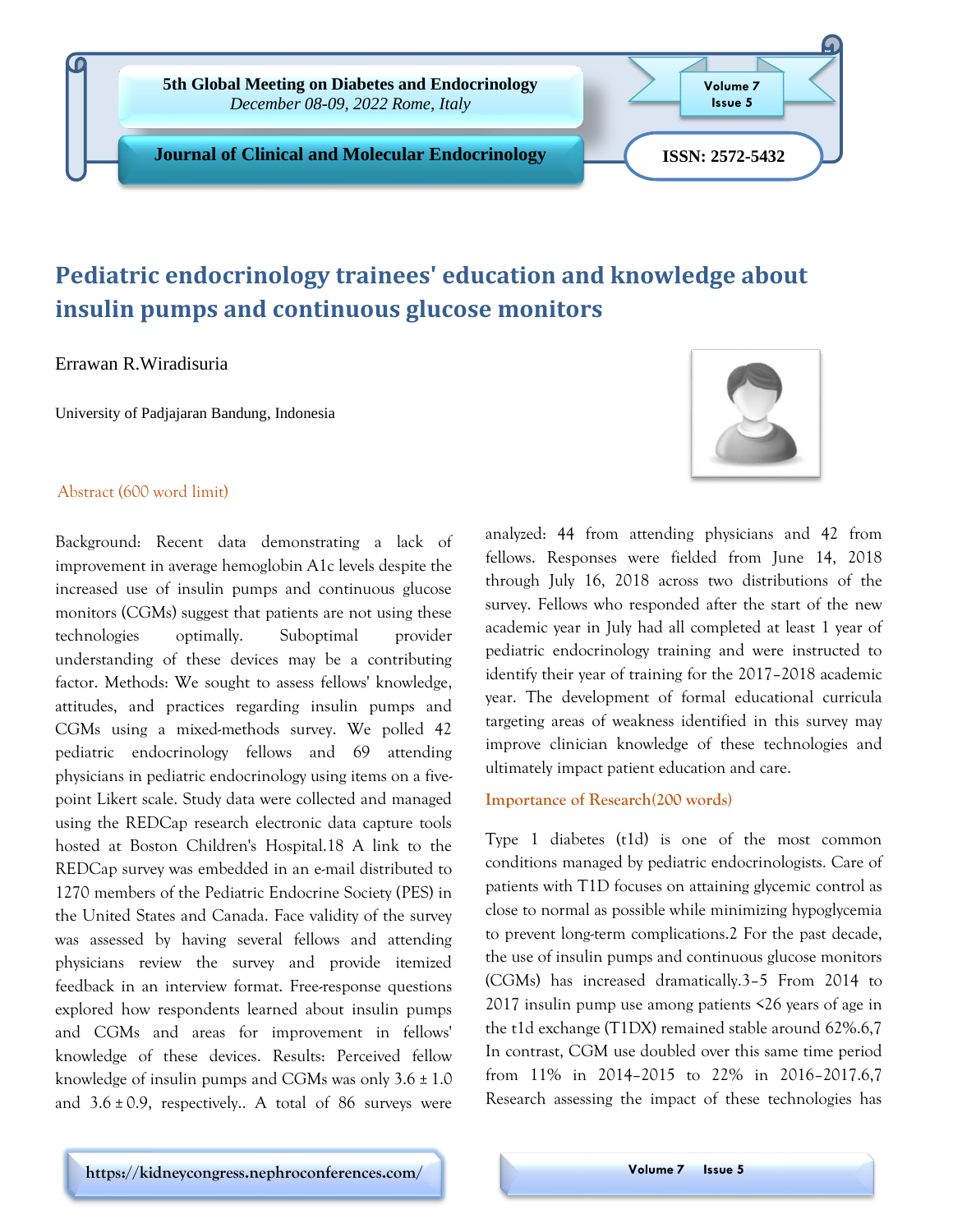

resulted in mixed conclusions. Despite increasing use of these technologies in clinical practice, the average A1c among patients <26 years of age in the T1DX is not improving. In 2010–2012 the average A1c in this population was 8.5%.6. In 2016–2017 the average was 8.9%.

## **Biography: (200 words)**

Errawan R.Wiradisuria was born on April 2nd, 1957 Bandung (Indonesia), dr. Errawan completed his medical doctor in University of Padjajaran Bandung, and continue his study to general surgeon in University of Indonesia



Jakarta and then take further education as a Digestive Surgeon in University of Indonesia Jakarta. Now current position as General Surgeon, Consultant in Digestive and Laparoscopic Surgery at Premier Bintaro Hospital – Jakarta and Mayapada Hospital – Jakarta. He is one of the Instructor in many Laparoscopic Surgery Courses in 1997 until now in Indonesia, in 2002 until now as a Executive Council Member (Governor) of ELSA, in 2006 until now as a Board Member of Asia Endo-surgery Task Force (AETF), in 2008 until now as a President of Indonesian Society of Endo-Laparoscopic Surgeons (ISES / PBEI), In 2016 until now as a Vice President of Indonesian Digestive Surgeons Association (IDSA / IKABDI), in 2016 until now as a Board Member of Asia Pacific Endo-Lap Surgery Group (APELS), in 2017 until now as a

International Honorary Member of Japan Society for Endoscopic Surgery (JSES), in 2018 of Indonesia Metabolic – Bariatric Society (IMBaS).

# **Information of institute & lab**

Padjadjaran University is an institution of higher learning located in Bandung, which is the provincial capital of West Java, and Sumedang, Indonesia. It was established on September 11, 1957. UNPAD has gained the most applicant and highest passing grade in National Selection of State University Entrance since 2013. UNPAD has two main campuses. One of the main campus located in Jatinangor, the other is Dipati Ukur campus, located in Bandung. Besides those two locations, there are several campuses spread over in Bandung including Sekeloa, Singaperbangsa, Dago 4, Simpang Dago, Dago Atas, Dago Pojok, Banda, Cimadiri, Cisangkuy, Eyckman, Pasirkaliki, Teuku Umar, and some other locations. Padjadjaran University is organised into 16 academic faculties along with one postgraduate school. It offers undergraduate, master's and doctoral courses in various disciplines of study. Students can also opt for specialist programs, professional courses, research and study abroad program.Faculties of the university are expert in their area of study and guide students for their life goals as well. Students can also go for one-year diploma and three-year diploma courses.

### **Recent Publications**.

1. Mayer-Davis E, Lawrence J, Dabelea D, et al. : Incidence trends of type 1 and type 2 diabetes among youths, 2002– 2012. *N Engl J Med* 2017;376:1419–1429

2. [American Diabetes Association \(ADA\):](mailto:https://clinical-and-molecular-endocrinology.imedpub.com/archive.php) Standard of [medical care in diabetes](mailto:https://clinical-and-molecular-endocrinology.imedpub.com/archive.php)—2017. *Diabetes Care* 2017;40(sup [1\):s4](mailto:https://clinical-and-molecular-endocrinology.imedpub.com/archive.php)–s128